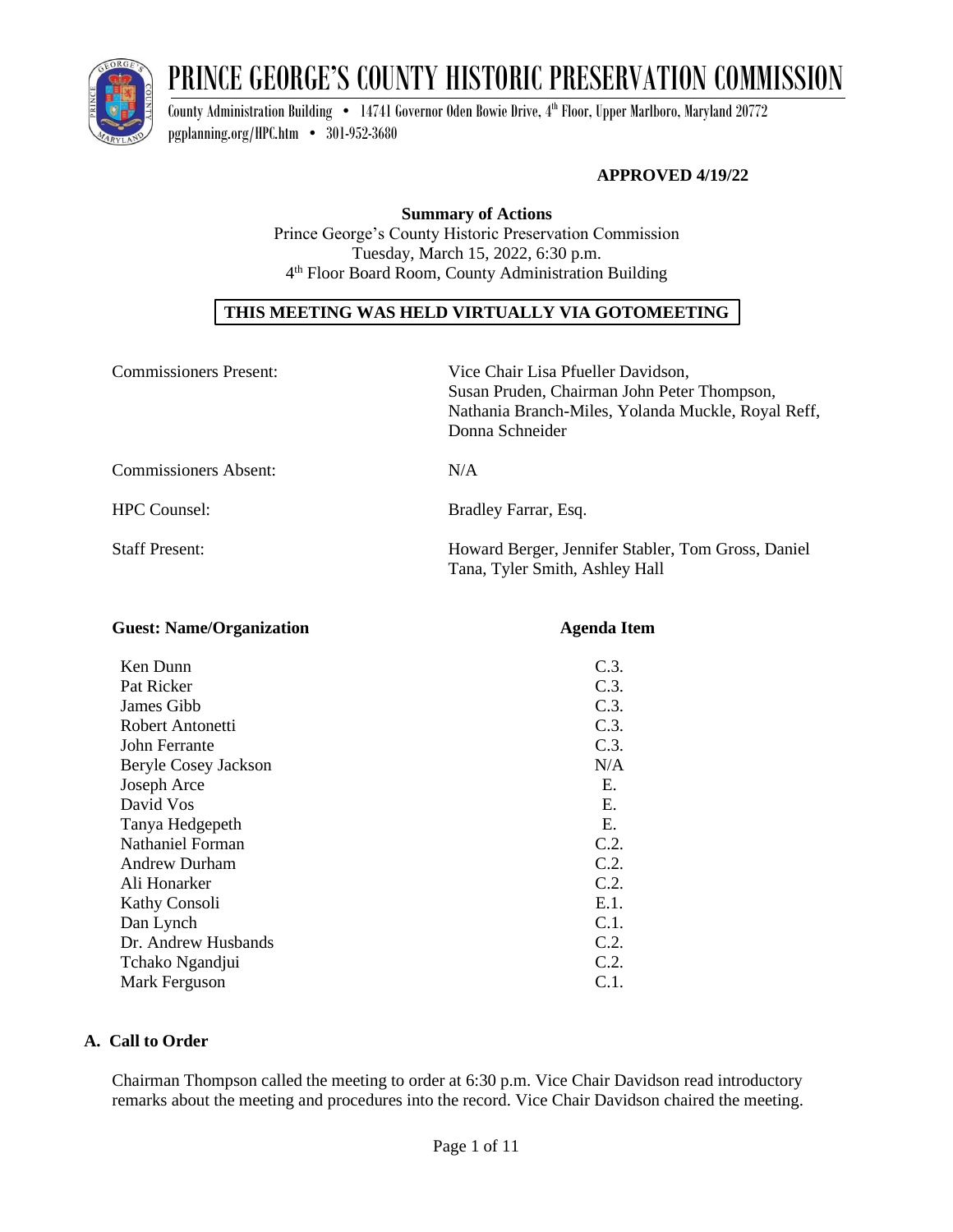# **B. Approval of Meeting Summary – February 15, 2022**

**MOTION:** Commissioner Schneider moved to approve the February 15, 2022 meeting summary. The motion was seconded by Commissioner Pruden. The motion was approved by roll call vote and without objection (6-0, Commissioner Muckle arrived after the vote).

#### **C. Development Referrals**

#### **1. 4-21025, Broad Creek Townhouses at Henson Creek Transit Village (adjacent to Broad Creek Historic District, 80-024)**

Mr. Smith presented the staff report. The subject application proposes a new subdivision of 81 lots and 7 parcels for 81 single-family attached dwelling units. The property is characterized by wooded terrain and Henson Creek running through the western end of the property. The subject property is adjacent to the County-designated Broad Creek Historic District (BCHD, 80-024) to the south, which is rural in character. The subject property is directly across Oxon Hill Road from 9601 Livingston Road (80-024-31), a noncontributing ca. 1939 Cape Cod style dwelling in the BCHD. The subject application was presented to the BCHD Local Advisory Committee (LAC) on February 28, 2022. On March 7th the LAC voted 7-0-1 (one member abstained) to advise the Historic Preservation Commission (HPC) to recommend disapproval of the subject application to the Planning Board.

The BCHD includes approximately 455 acres situated in southwestern Prince George's County. The district extends along both sides of Livingston Road east of the Potomac River and Broad Creek, a principal tributary, west of Indian Head Highway (MD-210), south of Old Fort Road/Oxon Hill Road, and north of Fort Washington Road. The BCHD derives its significance from a collection of eighteenth-century buildings and landscape features that were significant during the exploration and settlement of the area and that represent eighteenth-century building forms, styles, and construction methods. The subject application proposes 81 single-family attached dwelling units. The lotting pattern orients the units along Oxon Hill Road (lots 42-57) to face south towards the BCHD with garage entrances on the rear (north side). This and all subsequent applications will be reviewed by the BCHD LAC and the HPC for effects of the proposed development on the Historic District. The BCHD LAC voted to recommend disapproval of the Preliminary Plan of Subdivision citing three major concerns:

- a. Buffering The number of units in the layout does not leave sufficient space for a robust buffer of landscaping to create or preserve an appropriate transition from urban to rural character.
- b. Traffic The number of units in the layout would likely add some 160 new vehicles to the already congested intersection of Livingston Road, Old Fort Road, and Oxon Hill Road.
- c. Storm Water Management The density of the development minimizes the surface absorption during rain events.

The proposed development would have the greatest visual impact on 9601 Livingston Road which is a Cape Cod style dwelling built circa 1939 and is a non-contributing building to the BCHD. A Phase I archeology survey was conducted on the subject property in 2014. One site, 18PR1067, an eighteenth to early nineteenth century domestic site, was identified on the subject property. This site will be preserved in place and is located on a parcel that will be dedicated to M-NCPPC. Therefore, no further investigations were recommended.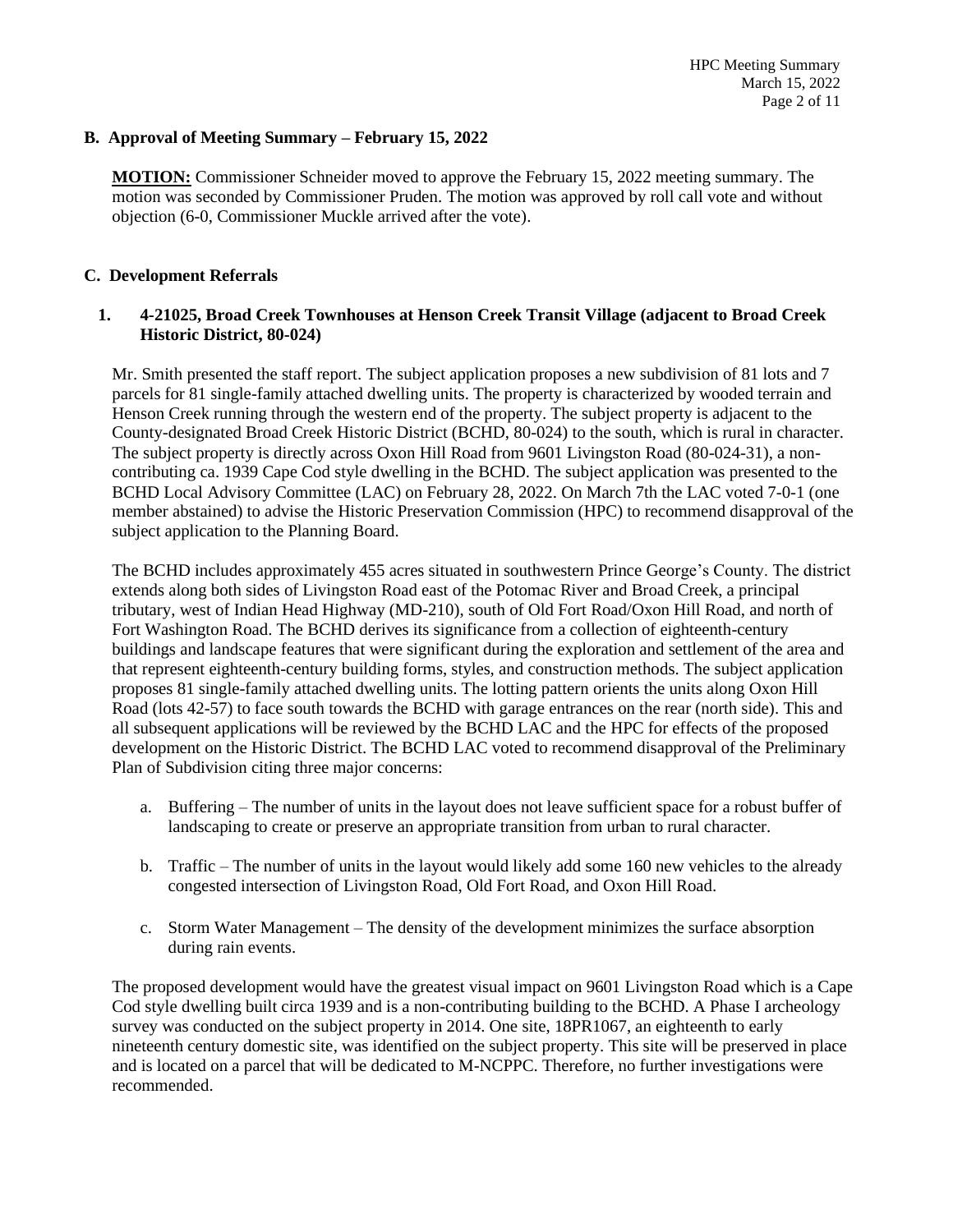Through the Preliminary Plan of Subdivision, the HPC has the opportunity to review the lotting pattern and orientation of the buildings. The proposed units closest to and most visible from the historic district are formally oriented towards the historic district with rear loaded garage entrances. The BCHD LAC voted to not recommend approval of the Preliminary Plan of Subdivision citing three major concerns: buffering, traffic, and storm water management. Concerns regarding traffic and storm water management are not the purview of the HPC and are more effectively addressed to the Planning Board. HPC staff recognized that the LAC has been in dialogue with the applicant and encouraged the LAC to voice its concerns about traffic and storm water management impacts to the Planning Board. Because of the location of the subject property at the intersection Livingston Road, Old Fort Road, and Oxon Hill Road with commercial development to the north and east, Historic Preservation Section staff noted that formal orientation of the development towards Oxon Hill Road and Livingston Road is more effective in mitigating adverse visual impacts to the BCHD than a landscape buffer. The preservation of the natural area around Henson Creek and the archeology site on the west side of the property is an acceptable way of preserving the significant natural and cultural resources adjacent to the Historic District. Architectural compatibility of the proposed structures visible from the BCHD will be reviewed by the BCHD LAC and the HPC at the time of Detailed Site Plan. The HPC will recommend "traditional" rather than "contemporary" architectural expression at that time. Archeology site 18PR1067 was identified on the subject property on a rise to the west of the proposed location of the townhouses. The parcel on which the archeological site is located will be conveyed to M-NCPPC. The site will be preserved in place and, therefore, no further archeological investigations were recommended. Historic Preservation Section staff recommend approval of 4-21025 Broad Creek Townhouse Transit Village with the following condition:

• At the time of Detailed Site Plan, the architecture, lighting, and landscaping of the proposed townhouses will be reviewed by the Broad Creek Local Advisory Committee and Historic Preservation Commission for architectural compatibility with the adjacent Historic District.

Mr. Dan Lynch, the applicant's attorney, indicated that he was available for questions and provided additional project information.

Mr. Mark Ferguson, the applicant's civil engineer, provided additional project details.

**MOTION:** Commissioner Schneider moved that the HPC recommend to the Planning Board approval of 4- 21025, Broad Creek Townhouse Transit Village, with the following condition:

• At the time of Detailed Site Plan, the architecture, lighting, and landscaping of the proposed townhouses will be reviewed by the Broad Creek Local Advisory Committee and Historic Preservation Commission for architectural compatibility with the adjacent Historic District.

Commissioner Branch-Miles seconded the motion. The motion was approved by roll call vote and with one objection (5-1-1, Commissioner Reff voted "no" and Vice Chair Davidson voted "present").

# **2. CP-19002, Swan Creek (adjacent to Riverview Pavilion, Historic Site 80-022)**

Mr. Berger presented the staff report. The subject application proposes the demolition of an existing singlefamily dwelling and the construction of a new two-story single-family dwelling in the Chesapeake Bay Critical Area (CBCA). A search of current and historic photographs, topographic and historic maps, and locations of currently known archeological sites indicated that the probability of the presence of archeological sites within the subject property along the Potomac River was high. The subject property was previously and partially disturbed by the construction of the existing house. The subject property is adjacent to and north of Riverview Pavilion (80-022), a Prince George's County Historic Site. The Riverview Pavilion is a large gable-on-hip-roof frame building which was constructed as an amusement park pavilion.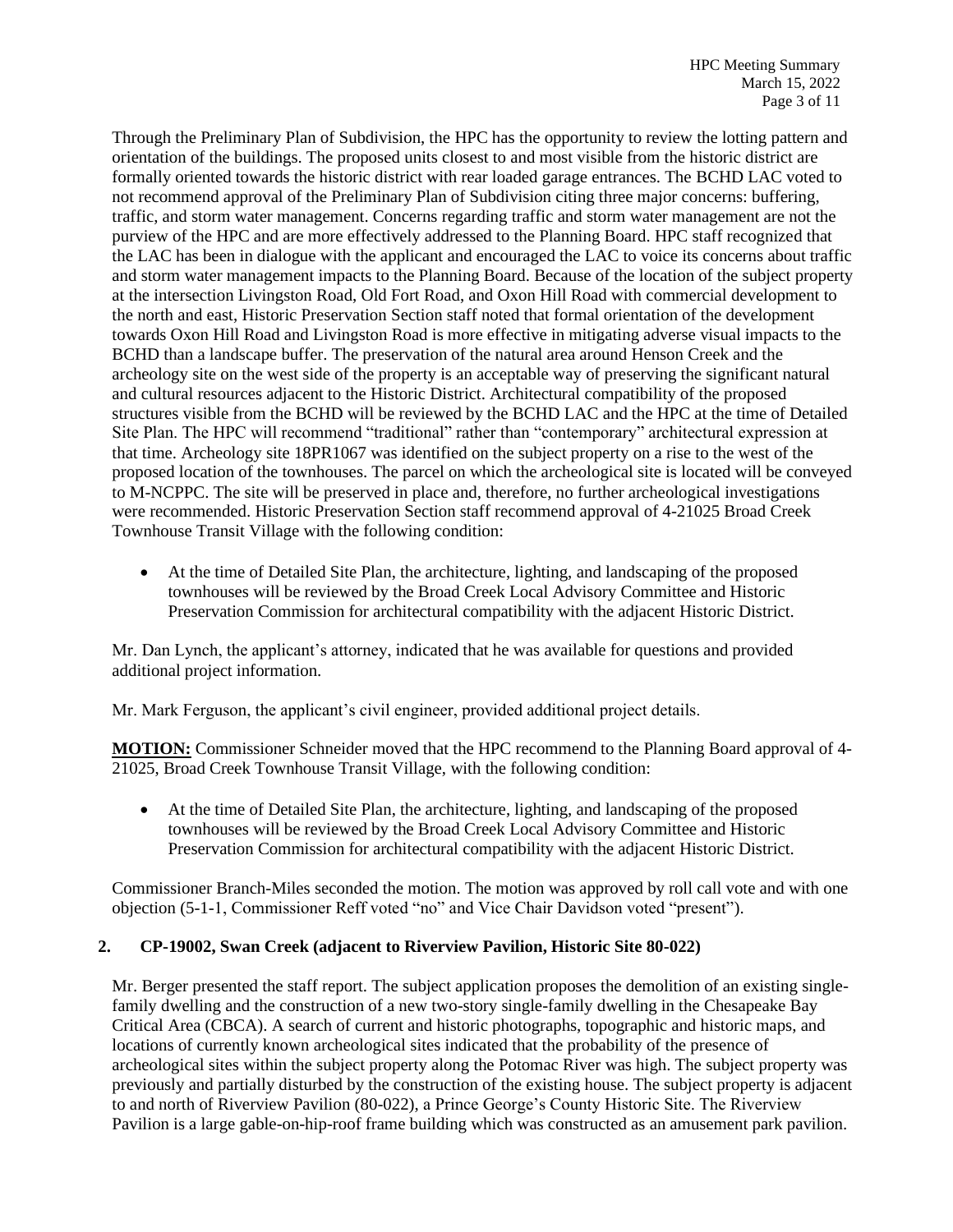The Riverview Pavilion is the only structure surviving from the late Victorian era Riverview Amusement Park. It was constructed as a dance pavilion for the popular Potomac River resort center which operated from 1885 to 1918. The building was converted to a residence in the 1920s. The Riverview Pavilion is the only historic site along this stretch of riverfront, which is otherwise characterized by an eclectic mix of midto-late-twentieth century single family dwellings. Architectural elevations and a landscape plan for the new single-family dwelling were submitted with the Conservation Plan. These plans detail a two-story dwelling in a modern idiom with various elements of the building sheathed in materials of different colors and textures in a palette of white, black, gray, and beige. The new house will be fronted by a patio, pool, and pool house located between the west (river) elevation and the riverfront. The landscape plans provide for the retention of several significant trees and plantings on the site and the installation of supplemental plant materials to provide some additional screening. Like the house currently located on the subject property, the proposed dwelling will be partially visible from the adjacent historic site. The proposed house will be generally compatible with the scale and siting of nearby riverfront dwellings. Since the historic context of the Riverview Pavilion is no longer present, and the building was converted from its original purpose to a residential one about 100 years ago, the proposed new dwelling to the north will have only a minimal impact on the adjacent historic site. Historic Preservation Section staff recommended that the HPC recommend the approval of CP-19002, Swan Creek, without conditions.

Mr. Nate Forman, the applicant's attorney, indicated that he and the project team were available for questions.

**MOTION:** Commissioner Schneider moved that the HPC recommend to the Planning Board approval of CP-19002, Swan Creek, without conditions. Commissioner Branch-Miles seconded the motion. The motion was approved by roll call vote and without objection (6-0-1, Vice Chair Davidson voted "present").

# **3. CDP-0601-01, Case Yergat (Woodside Village) (contains Dunblane Site and Magruder-McGregor Family Cemetery, Historic Resource 78-010)**

Dr. Stabler presented the staff report. The subject application proposes 120 to 130 single-family detached and 516 to 531 single-family attached units for a total of up to 661 dwelling units. The Case and Yergat properties were part of the Dunblane land patent that was granted to Alexander Magruder on June 26, 1671. At his death in 1676, Dunblane was devised to his sons, James and John Magruder. James Magruder eventually acquired the title to the entire Dunblane land patent and later conveyed it to his brother, Samuel Magruder. Samuel Magruder devised 250 acres of Dunblane to his son John at his death in 1711. John Magruder is believed to have constructed the house on Dunblane around 1723, which remained standing until being destroyed in a gas explosion in 1969. John Magruder devised Dunblane to his son, Nathaniel Magruder. Nathaniel Magruder died in 1786 and his inventory listed 18 enslaved people on his plantation. Four men were described as smiths: Harry (45), Ben (32), Tom (25), and Will (22). The others listed were David (15), Charles (10), Bess (70), Moll (60), Clara (32, with a 3-month-old child), Rose (20), Poll (18), Molly (8), Sook (4), Cupid (4), Tom (3), Sam (3), Toby (2), and Adam (18 months). Dunblane was inherited by Francis Magruder, and it is presumed that the enslaved people listed in Nathaniel Magruder's will continued to reside on the Dunblane plantation. By the time of the 1790 Census, Francis Magruder held nine enslaved people. In 1800, he held 26 enslaved people and in 1810, he held 27 enslaved people. The 1798 Federal Direct Tax records described the Dunblane plantation as consisting of 249 acres with a dwelling house, a kitchen, storage related structures, tobacco sheds, and a slave quarter. Francis Magruder died in 1819 and the 1821 inventory of his estate listed 33 enslaved people: James (70), Biney (50), Pegg (45), Polly (6), Inocence (3), Mary (26), Caroline (5), Barney (3), Henry (3 months), Esther (26), John (7), Richard (5), Davy (3), Judy (25), George (3), Charles (1), Clara (22), Bill (8 months), Alsgery (?) (16), Chrissy (3 months), Kitty (20), Matilda (15), Lavinia (10), Harry (40), John (28), London (25), Aaron (28), Gabriel (21), Thomas (21), Hanson (18), Ben (12), and Nancy (18). Francis Magruder devised Dunblane to his daughters, Louisa, Eleanor W., and Elizabeth Magruder. The number of enslaved people listed was 35,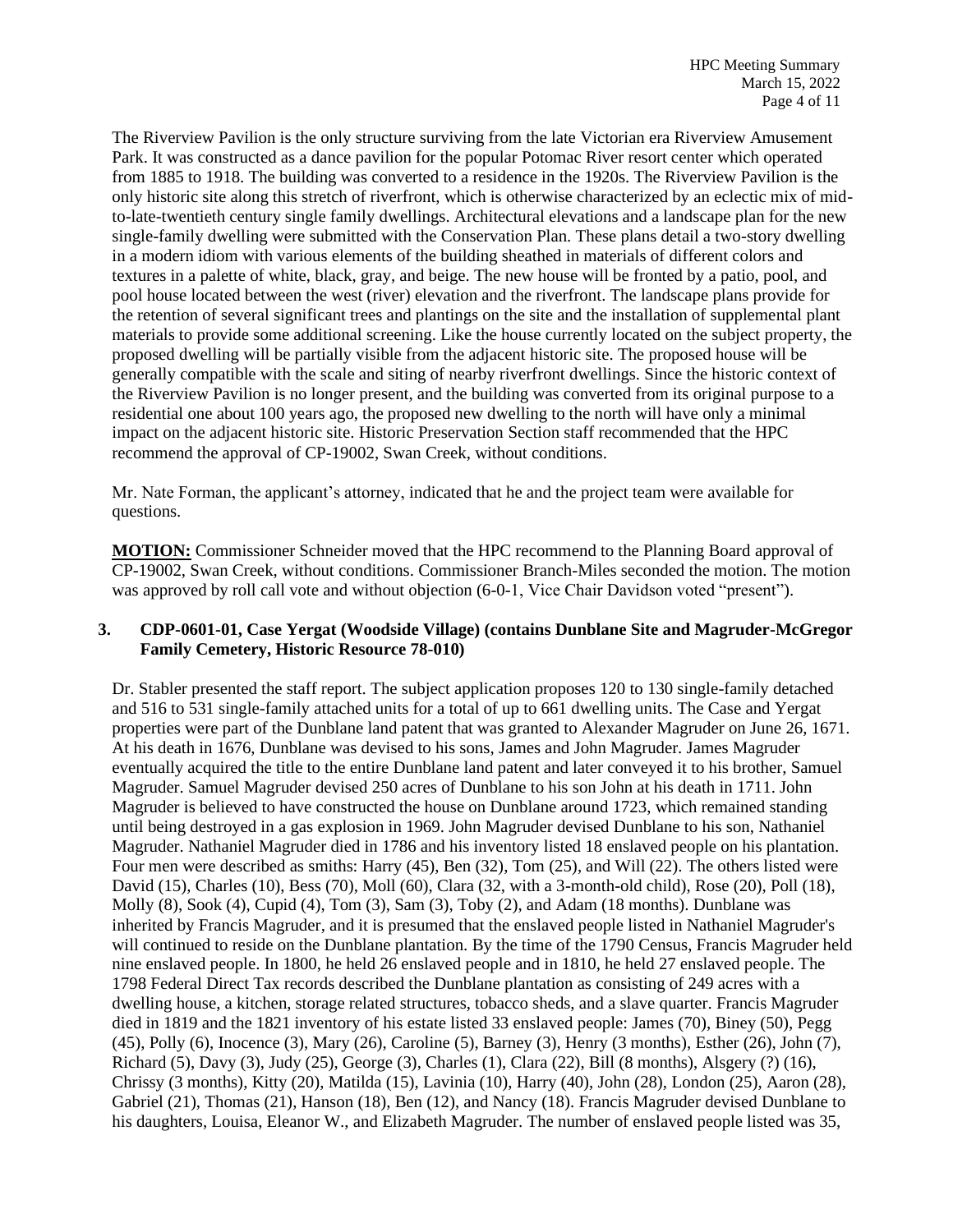13 of whom were engaged in agriculture and one in manufacture. Louisa Magruder died in 1828 and devised her portion of Dunblane to her sister, Eleanor. In the case of the death of Eleanor without children, her estate was to go to their nephew Francis Magruder Bowie. In her will, Louisa Magruder freed one of her enslaved laborers named Tom. She further willed that all male and female slaves over 20 were to be freed six years after her death, all slaves aged 12-19 to be freed after 12 years, and all slaves under 12 to be freed when they reached the age of 25. The 1830 Census for Prince George's County is missing, but the 1840 Census enumerates Ellen W. Magruder as the head of household, with one white male, age 20-29, one white male, age 5-9, one other white female, age 20-29, and 26 enslaved people. Eleanor W. Magruder died February 5, 1847 and is buried in the Magruder Family Cemetery. In her will, Eleanor W. Magruder devised to her cousin Eliza Hamilton, wife of Dr. C.B. Hamilton, "all that part of my landed estate which lies on the south side of the public road leading from the long old fields through my plantation to Upper Marlboro on which my dwelling house stands." Dr. C.B. and Eliza Hamilton were probably the people residing with Eleanor W. Magruder as listed in the 1840 Census. Eleanor W. Magruder also directed in her will that "a good and sufficient brick wall resting on a granite foundation should be built around the family burying ground." She bequeathed all her negro slaves, except one, to Dr. C.B. Hamilton, to serve him one year from the time of her death and then to be free, with the expense of procuring their free papers to be paid out of her estate. She bequeathed her negro slave called Henny, daughter of Jenny, to Florence Holcomb. Eleanor W. Magruder's inventory enumerates 24 enslaved persons: Gabriel, Charles Lee, George Lee, Nace, Charles Gray, Moses, Bill, Tom, Mary, Silvey, Easter, Jane, Beck, Rachel, Lucy, Jeney, Milley, Henry, Hopey, Henny, Alfred, Susan, Nancy, and Bob. The Hamiltons likely continued to reside at Dunblane for a time after the death of Eleanor W. Magruder until they moved to Washington, DC. The Hamiltons sold the Dunblane plantation to a relative, George W. Watterston of Louisiana, on April 11, 1849. Although indicated as the owners of the property on the 1861 Martenet Map, the Watterstons do not appear to have resided on the property and likely operated the plantation with tenants. William T. Beall acquired the property in 1904 and farmed the land until he sold it in 1930 to Charles Raphael and Margaret Ellen Carrick. The land remained in the Carrick family until it was sold to David Carroll Case and Horace G. Baldwin in 1998.

The subject property includes the Dunblane Site & Magruder-McGregor Family Cemetery (Historic Resource 78-010). Located on the Dunblane property is the Magruder-McGregor Family Cemetery with interments and tombstones dating from 1810 to 1857. The original eighteenth century Dunblane House was destroyed in 1969. Dunblane was a one-and-one-half story, multi-part stucco-covered dwelling that was one of Prince George's County's most venerable landmarks because of its association with the earliest generations of the Magruder family. Dunblane was built in 1723 by John Magruder, grandson of Alexander Magruder, a Scottish immigrant. Three walls were constructed of bricks, the fourth was of log construction. At its destruction, Dunblane was the oldest Magruder dwelling in Maryland. The property had been documented with photographs and plan sketches by the Historic American Buildings Survey (HABS) in the 1930s. Dunblane Site & Magruder-McGregor Family Cemetery has not been evaluated by the HPC for potential designation as a Historic Site according to the criteria found in the Historic Preservation Ordinance (Subtitle 29 of the County Code). A ground penetrating radar survey was conducted in and around the Magruder Family Cemetery in June 2006. A total of 25 burials were identified and all cemetery elements were documented and photographed, including headstones, partial fencing, and vegetation. The results of the geophysical survey were included with the Phase I archeology report. It is possible that, with the completion of archeological investigations, the Magruder-McGregor Family Cemetery and/or the Dunblane House site could be found to meet Historic Site designation Criterion A.

A Phase I archeological survey was conducted on the five parcels comprising the Woodside Village property (Wholey, Suit, Yergat, A. Bean, and Case) from February to April 2005 and January to May 2007. Twelve archeological sites were identified on the overall property. Six archeological sites (18PR898, 18PR899, 18PR900, 18PR901, 18PR902, and 18PR903) were recorded on the Yergat and Case properties. Historic Preservation Section staff concurred with the Phase I report's findings that no further work was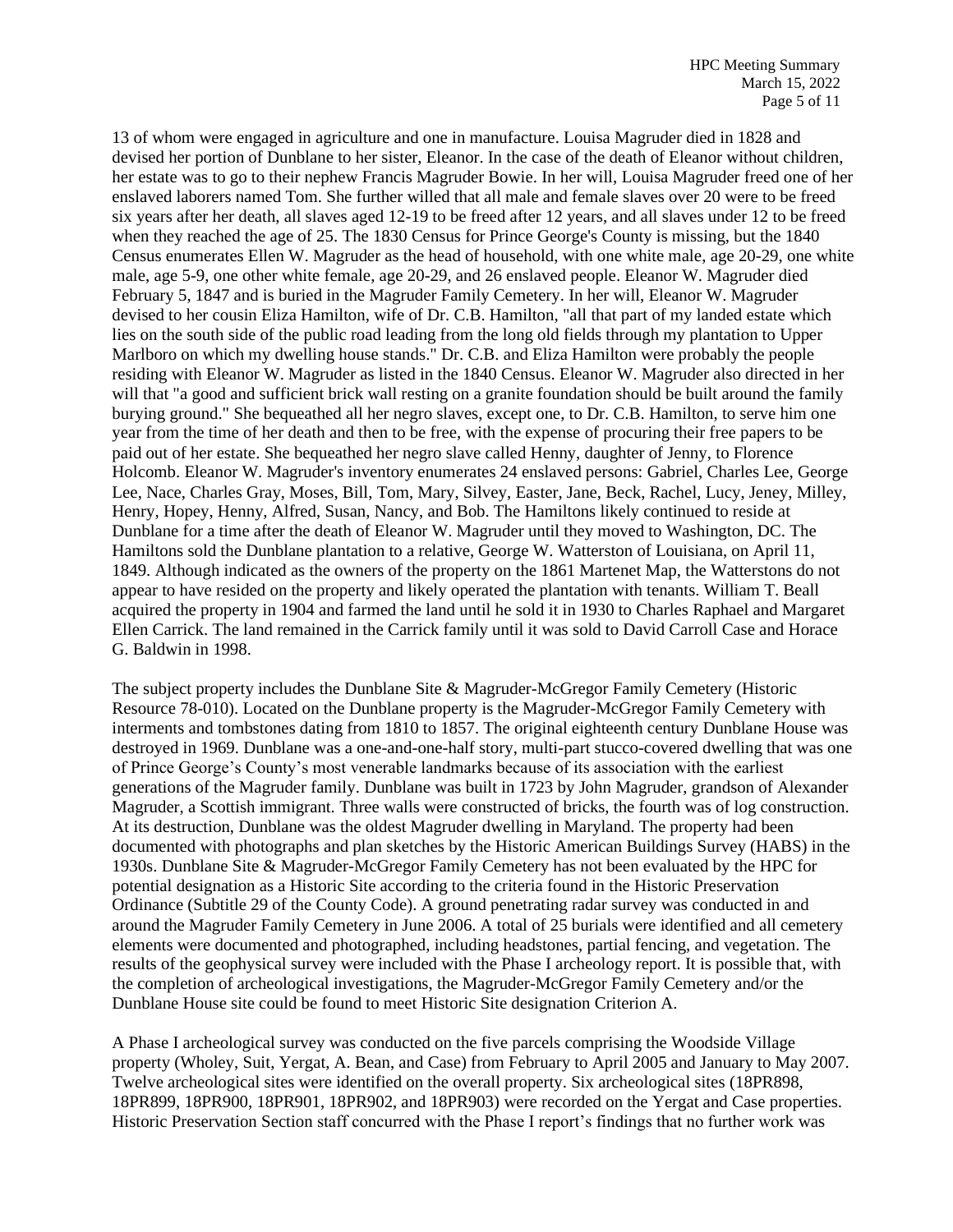necessary on sites 18PR899, 18PR902 and 18PR903. In addition, staff concurred that Phase II investigations were necessary on sites 18PR898, 18PR900, and 18PR901. Phase II archeological investigations were completed on the Case property by the previous applicant's archeological consultant. However, the draft Phase II report was never submitted to Historic Preservation Section staff. The applicant retained another consultant to perform additional Phase II investigations on sties 18PR900 and 18PR901 to determine if intact deposits or features in each site were present. No Phase II investigations were conducted on site 18 PR898 on the Yergat property. Phase II investigation of sites 18PR900 and 18PR901 on the Case property were completed in October 2021. Most of the historic artifacts found were identified in mixed contexts and possibly represent erosion from a historic period site located outside the boundaries of the subject property. The bulk of the material recovered in the western portion of the site dates from the late eighteenth through the first half of the nineteenth centuries. Due to the lack of intact deposits or features and extensive twentieth century disturbance, no further work was recommended on sites 18PR900 and 18PR901. Historic Preservation Section staff concurred that no additional archeological investigations were necessary on either site.

The Magruder family held enslaved people on the subject property during their occupation of the site. The Magruder family cemetery does not appear to be large enough to have included burials of enslaved people. Therefore, it is possible that a separate burial ground for the enslaved people exists on the larger property. Historic Preservation Section staff have identified several areas where a slave cemetery may have been located. The applicant should work with Historic Preservation Section staff to investigate some areas of the subject property that were not previously shovel tested to determine if a separate burial ground for enslaved people is present. A Phase I archeology survey was conducted on the Yergat property in February 2005, with additional investigations in April 2007. Two historic archeological sites (18PR898, a late nineteenth to twentieth century tenant site and 18PR899, a late nineteenth to twentieth century artifact scatter) were identified on the property. Due to the large number of artifacts recovered and the large size of the site, Phase II evaluation was recommended for site 18PR898 to determine its eligibility to the National Register of Historic Places. No further work was recommended for site 18PR899 due to its lack of intact deposits, lack of structural debris, and lack of evidence for structures at this location. Staff concurred with the recommendations of this report that no additional archeological investigations were necessary on site 18PR899, located in the northern portion of the Yergat Property. Staff also concurred with the recommendations of this report that Phase II investigations should be performed on portions of site 18PR898 to determine its extent, the presence of intact features, and its eligibility for inclusion in the National Register. A Phase II work plan should be presented to and approved by the Historic Preservation Section prior to beginning any further work.

At the time of the submission of the associated Preliminary Plan, the HPC should evaluate the Dunblane Site and Magruder-McGregor Family Cemetery (Historic Resource 78-010) to determine if it meets any of the Historic Site criteria in Subtitle 29. Any associated Environmental Setting for the historic site should include adequate buffering from nearby features of the proposed development such as roadways, sidewalks, lighting, or stormwater management facilities. Based on the historic significance of the Dunblane property and its association with the Magruder family, the Magruder-McGregor family cemetery should be protected and maintained throughout the development process. A plan for the long-term maintenance and preservation of the site should be developed for the cemetery by the applicant. Should the Magruder-McGregor Family Cemetery and/or an archeological feature within the developing property be designated as a Historic Site, the buffering provisions of the Prince George's County Landscape Manual would apply, and careful consideration should be given to the character of fencing, lighting, and landscape features to be introduced. Three hard copies and three digital copies of the final Phase II report for the Case property should be submitted prior to the approval of the associated Preliminary Plan of Subdivision. A Phase II archeological investigation is recommended on portions of site 18PR898 on the Yergat property. The applicant's archeological consultant should submit a Phase II work plan for site 18PR898 to Historic Preservation Section staff prior to approval of the associated Preliminary Plan of Subdivision. The artifacts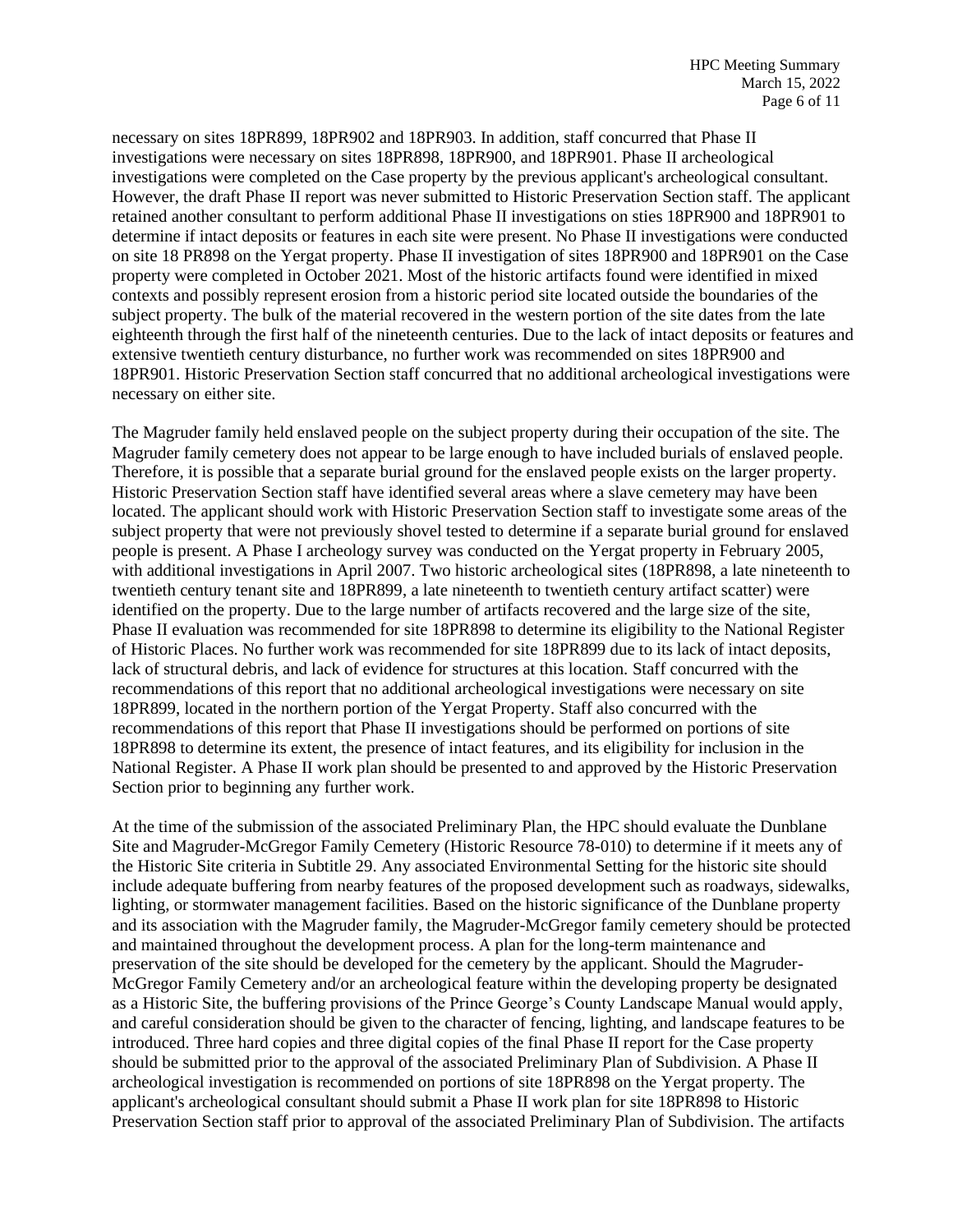recovered from Phase I and Phase II investigations conducted on the Case Property and Phase I investigations on the Yergat property by Greenhorne & O'Mara (now Stantec) archeologists under the previous owner, were never curated with the Maryland Archaeological Conservation (MAC) Lab in Calvert County. The applicant should contact Stantec archaeologists about curating the artifacts recovered from the previous investigations on the Case and Yergat properties at the MAC Lab. In summary:

- 1. Prior to approval of the preliminary plan:
	- a. The applicant shall prepare a draft perpetual maintenance covenant to be attached to the legal deed (i.e., the lot or parcel delineated to include the Magruder Family Cemetery 78-010). Evidence of this covenant shall be presented to and approved by the Planning Board or its designee prior to final plat.
	- b. The applicant shall demonstrate that the Dunblane (Magruder Family) Cemetery (Historic Resource 78-010) shall be preserved and protected in accordance with Section 24-135.02 of the Subdivision regulations including:
		- i. An inventory of existing cemetery elements which shall be provided to Historic Preservation staff for review and approval.
		- ii. Measures to protect the cemetery during development, which shall be provided to Historic Preservation staff for review and approval.
		- iii. An appropriate fence or wall constructed of stone, brick, metal or wood shall be maintained or provided to delineate the cemetery boundaries. The design of the proposed enclosure and a construction schedule shall be reviewed and approved by Historic Preservation staff.
		- iv. The applicant shall provide a final report detailing the Phase II investigations on sites 18PR898, 18PR900, and 18PR901, and shall ensure that all artifacts are curated at the Maryland Archaeological Conservation Lab in Calvert County, Maryland.
- 2. At the time of preliminary plan, if any archeological sites have been identified as significant and potentially eligible to be designated as a Prince George's County Historic Site or determined to be eligible for listing in the National Register of Historic Places, the applicant shall provide a plan for:
	- a. Avoiding and preserving the resource in place; or b. Phase III Data Recovery investigations and interpretation.
- 3. Prior to the approval of a Specific Design Plan application (or applications) for the area including the Magruder Family Cemetery and any significant archeological sites, the applicant's Phase III Data Recovery plan shall be approved by the M-NCPPC staff archeologist. The Phase III (Treatment/Data Recovery) final report shall be reviewed for compliance with the Guidelines for Archeological Review before any ground disturbance or before the approval of any grading permits within 50-feet of the perimeter of the archeological site(s) identified for Phase III investigation.
- 4. Prior to the approval of a Specific Design Plan, the applicant shall provide a plan for any interpretive signage to be erected (based on the findings of the Phase I, Phase II, and/or Phase III archeological investigations). The location and wording of the signage shall be subject to approval by the M-NCPPC staff archeologist. The installation of the signage shall occur prior to the issuance of the first building permit for the development.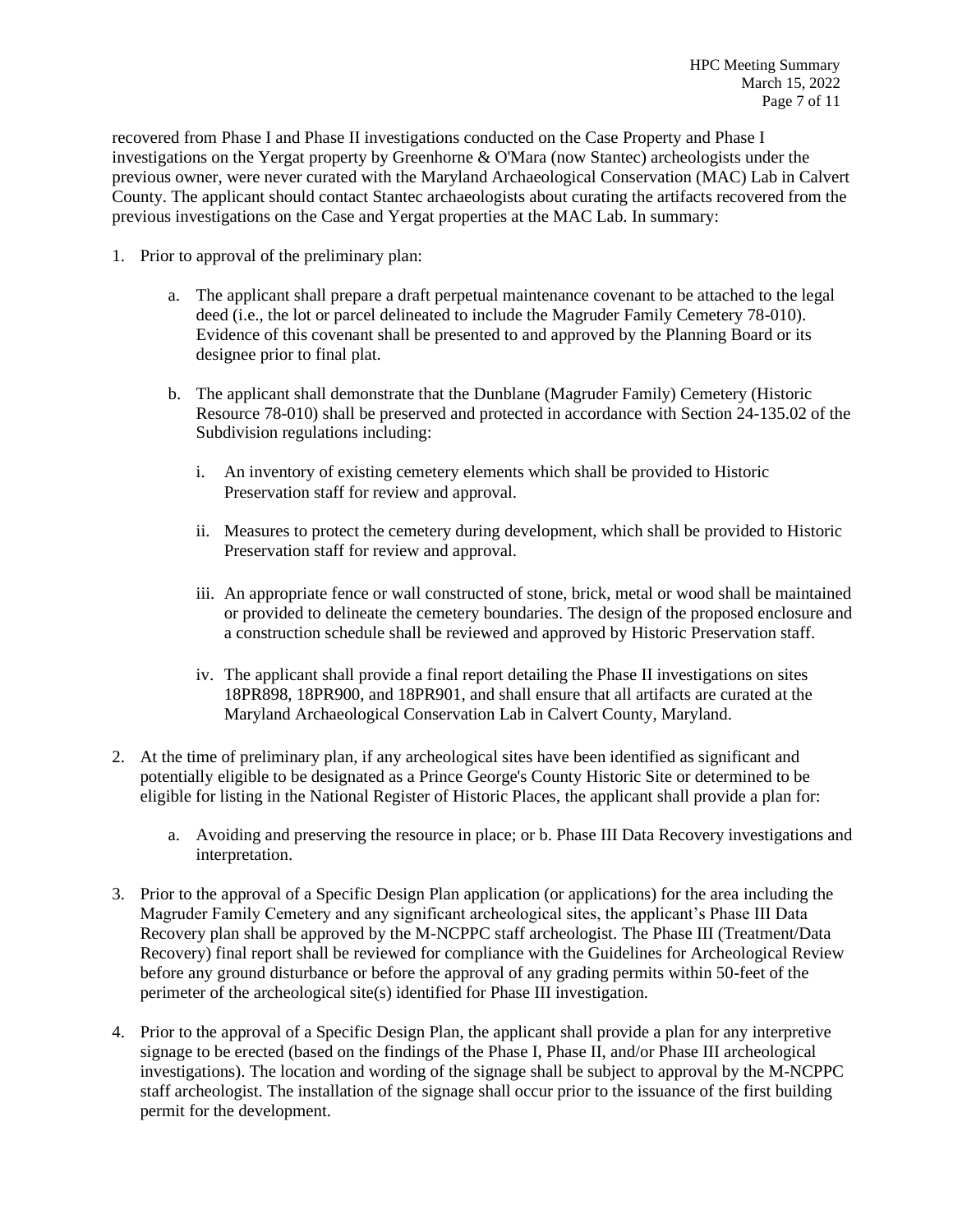- 5. Prior to the approval of a Specific Design Plan application (or applications) for the area including the Magruder Family Cemetery (78-010) and any significant archeological sites, the applicant shall provide for buffering of the cemetery and/or any archeological site designated as a Historic Site, in compliance with the Prince George's County Landscape Manual.
- 6. Prior to the approval of the first building permit for the development, the applicant shall provide for a permanent wall or fence to delineate the Dunblane (Magruder Family) cemetery boundaries and provide for the placement of an interpretive marker at a location close to or attached to the cemetery fence/wall. The applicant shall submit the design of the wall or fence and proposed text for the marker for review and approval by the Historic Preservation staff.

Mr. Robert Antonetti, the applicant's attorney, indicated that the proposal will consist predominantly of single family detached homes, as well as some townhouses. He urged the HPC to consider approval of the CDP with the inclusion of staff's conditions, as modified.

**MOTION:** Commissioner Schneider moved that the HPC recommend to the Planning Board approval of CDP-0601-01, Case Yergat (Woodside Village), with the following conditions:

- 1. Prior to approval of the preliminary plan:
	- a. The applicant shall prepare a draft perpetual maintenance covenant to be attached to the legal deed (i.e., the lot or parcel delineated to include the Magruder Family Cemetery 78-010). Evidence of this covenant shall be presented to and approved by the Planning Board or its designee prior to final plat.
	- b. The applicant shall demonstrate that the Dunblane (Magruder Family) Cemetery (Historic Resource 78-010) shall be preserved and protected in accordance with Section 24-135.02 of the Subdivision regulations including:
		- v. An inventory of existing cemetery elements which shall be provided to Historic Preservation staff for review and approval.
		- vi. Measures to protect the cemetery during development, which shall be provided to Historic Preservation staff for review and approval.
		- vii. An appropriate fence or wall constructed of stone, brick, metal or wood shall be maintained or provided to delineate the cemetery boundaries. The design of the proposed enclosure and a construction schedule shall be reviewed and approved by Historic Preservation staff.
		- viii.The applicant shall provide a final report detailing the Phase II investigations on sites 18PR898, 18PR900, and 18PR901, and shall ensure that all artifacts are curated at the Maryland Archaeological Conservation Lab in Calvert County, Maryland.
- 2. At the time of preliminary plan, if any archeological sites have been identified as significant and potentially eligible to be designated as a Prince George's County Historic Site or determined to be eligible for listing in the National Register of Historic Places, the applicant shall provide a plan for:
	- a. Avoiding and preserving the resource in place; or
	- b. Phase III Data Recovery investigations and interpretation.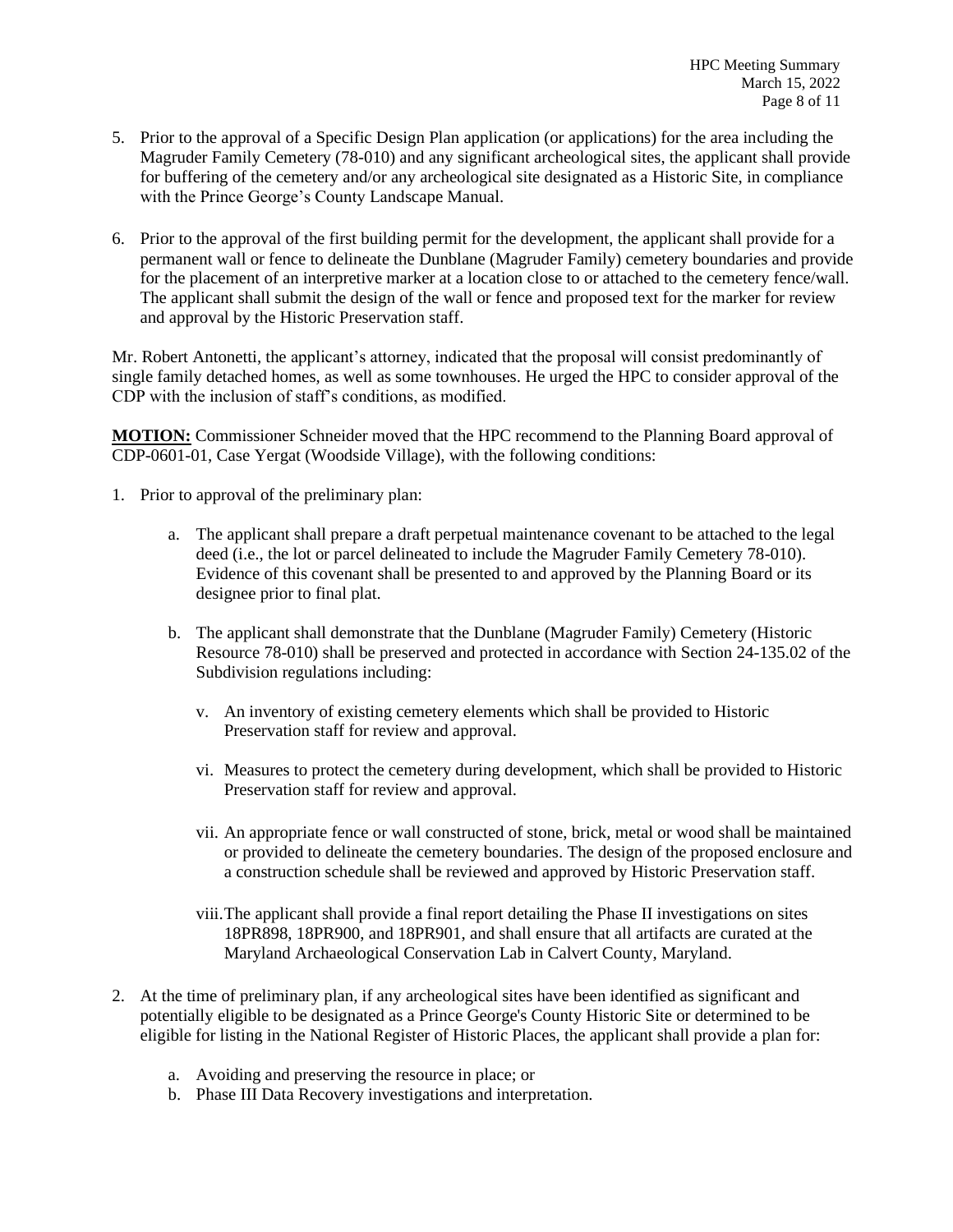- 3. Prior to the approval of a Specific Design Plan application (or applications) for the area including the Magruder Family Cemetery and any significant archeological sites, the applicant's Phase III Data Recovery plan shall be approved by the M-NCPPC staff archeologist. The Phase III (Treatment/Data Recovery) final report shall be reviewed for compliance with the Guidelines for Archeological Review before any ground disturbance or before the approval of any grading permits within 50-feet of the perimeter of the archeological site(s) identified for Phase III investigation.
- 4. Prior to the approval of a Specific Design Plan, the applicant shall provide a plan for any interpretive signage to be erected (based on the findings of the Phase I, Phase II, and/or Phase III archeological investigations). The location and wording of the signage shall be subject to approval by the M-NCPPC staff archeologist. The installation of the signage shall occur prior to the issuance of the first building permit for the development.
- 5. Prior to the approval of a Specific Design Plan application (or applications) for the area including the Magruder Family Cemetery (78-010) and any significant archeological sites, the applicant shall provide for buffering of the cemetery and/or any archeological site designated as a Historic Site, in compliance with the Prince George's County Landscape Manual.
- 6. Prior to the approval of the first building permit for the development, the applicant shall provide for a permanent wall or fence to delineate the Dunblane (Magruder Family) cemetery boundaries and provide for the placement of an interpretive marker at a location close to or attached to the cemetery fence/wall. The applicant shall submit the design of the wall or fence and proposed text for the marker for review and approval by the Historic Preservation staff.

Commissioner Pruden seconded the motion. The motion was approved by roll call vote and without objection (6-0-1, Vice Chair Davidson voted "present").

# **D. Historic Area Work Permit**

#### **1. 2022-007, James Gardiner House (Historic Site 81A-008)**

Mr. Tana presented the staff report. The applicant requested a Historic Area Work Permit (HAWP) for alterations to the James Gardiner House (Historic Site 81A-008), built circa 1922 on an established, working farm. At the time the primary dwelling was built, the farm consisted of 209-3/4 acres and illustrated the shift from large plantations to small farms that occurred in Prince George's County during the last decades of the nineteenth century. The Colonial Revival-style James Gardiner House stands out as a more high-style example of a farmhouse in Prince George's County than the more commonly found vernacular I-house form. The James Gardiner House maintains a high level of integrity, which helps the building convey its significance as a high-style Colonial Revival-style farmhouse. Set on a concrete foundation, the large two-and-a-half-story house is wood-frame construction. The five-bay wide structure is clad in weatherboard siding with corner boards, all of which is original to the house. A hipped roof with overhanging eaves caps the structure. Covered with asphalt shingles, the roof is pierced by an interiorside corbelled brick chimney. Front-gabled dormers with raked cornices are located on the facade and south rear elevation.

The applicant proposed the installation of a 6-foot-tall wood privacy fence along the perimeter of the rear yard, and a 6-foot-tall black aluminum fence from the northern termini of the rear privacy fence, across the lot to the rear elevation of the house on the east and west sides, forming an enclosure around the entire back yard area. The rear section of the fence, running approximately 505 linear feet, would be constructed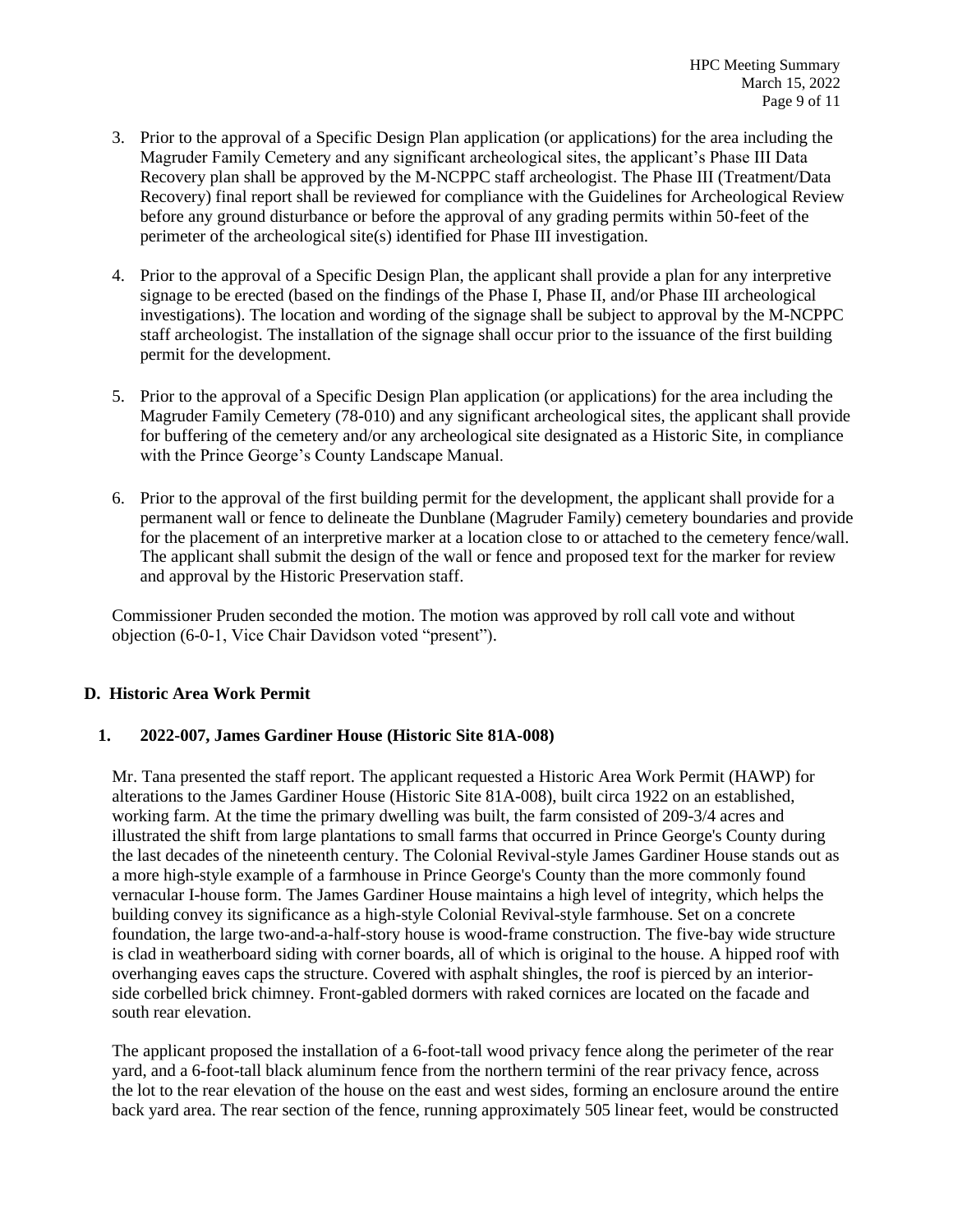of pressure treated pine dog ear privacy fence panels, finished in white and mounted on fence posts. The side front portion of the fence, running approximately 81 linear feet to the west and 44 linear feet to the east, would be constructed of black aluminum decorative fence panels. A gate of matching style would be installed in the west section of the aluminum fence.

The design and materials of the proposed work were found to be compatible with the HAWP approval criteria of Subtitle 29-111(b) and the Secretary of the Interior's Standards for Rehabilitation. Staff recommended that the HPC approve HAWP 2022-007 as meeting provisions 1, 2, and 3 of Subtitle 29- 111(b) and Standards 1 and 2 of the Secretary of the Interior's *Standards for Rehabilitation*.

**MOTION:** Commissioner Schneider moved to approve HAWP 2022-007 as meeting provisions 1, 2, and 3 of Subtitle 29-111(b) and Standards 1 and 2 of the Secretary of the Interior's *Standards for Rehabilitation*. Commissioner Branch-Miles seconded the motion. The motion was approved by roll call vote and without objection (7-0).

# **E. Update from Department of Parks & Recreation**

# **1. Glenn Dale Hospital Historic District (70-050)**

Ms. Kathy Consoli, Acting Division Chief of the Special Projects Unit for DPR, introduced the update regarding the Glenn Dale Hospital Historic District. Mr. David Vos, Development Project Manager, Alexander Company, presented the update.

#### **2. Walker Mill Regional Park Master Development Plan (contains Concord & Cemetery, Historic Site 75A-001)**

Mr. Joseph Arce presented the update regarding the Walker Mill Regional Park Master Development Plan.

Mr. Gross presented the monthly update from the Department of Parks & Recreation.

#### **F. Commission Staff Items**

#### **1. HAWP Staff Sign Offs**

There were no further questions.

#### **2. Properties of Concern**

Mr. Gross presented a brief description of the list of Properties of Concern.

#### **3. Referrals Report**

There were no further questions.

# **4. Correspondence Report – No Correspondence Report**